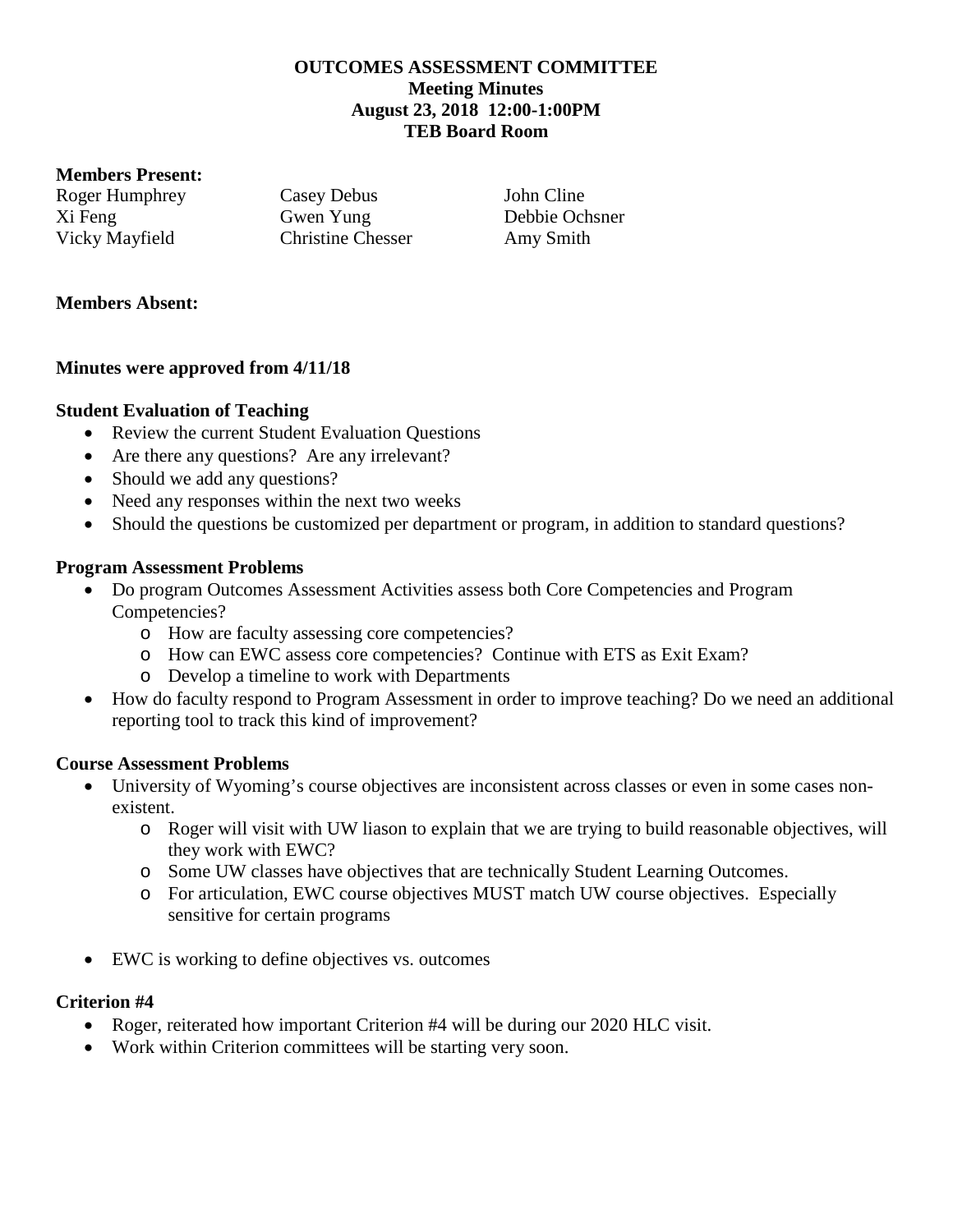## **OUTCOMES ASSESSMENT COMMITTEEE Meeting Minutes September 6, 2018 12:00-1:00PM TEB Board Room**

### **Members Present:**

Roger Humphrey Casey Debus John Cline Xi Feng Gwen Yung Debbie Ochsner Vicky Mayfield Amy Smith

# **Members Absent:**

Christine Chesser

## **Minutes were approved from 8/23/18**

# **Review Program Assessments from 2016-2017**

- The following programs submitted program Assessments
	- o ACCT
	- o BADM
	- o CSMO

# **Curriculum Mapping**

- Education currently has a curriculum map embedded in their Program Review
- Maps which courses fits to demonstrate Competencies were met
- Clarify Program Outcomes for consistent wording between and amongst programs
- Vicky will visit with Jen Minks and John Marrin about their rubric for assessment and how the 5 core competencies are being measured
	- o Communication Skills
	- o Analytical & Quantitative Reasoning
	- o Technology Skills
	- o Social Awareness
	- o Information Literacy
- John will check with JoEllen as to if ETS provides Performance Certificates?

# **Meeting Adjourned at 1:00pm**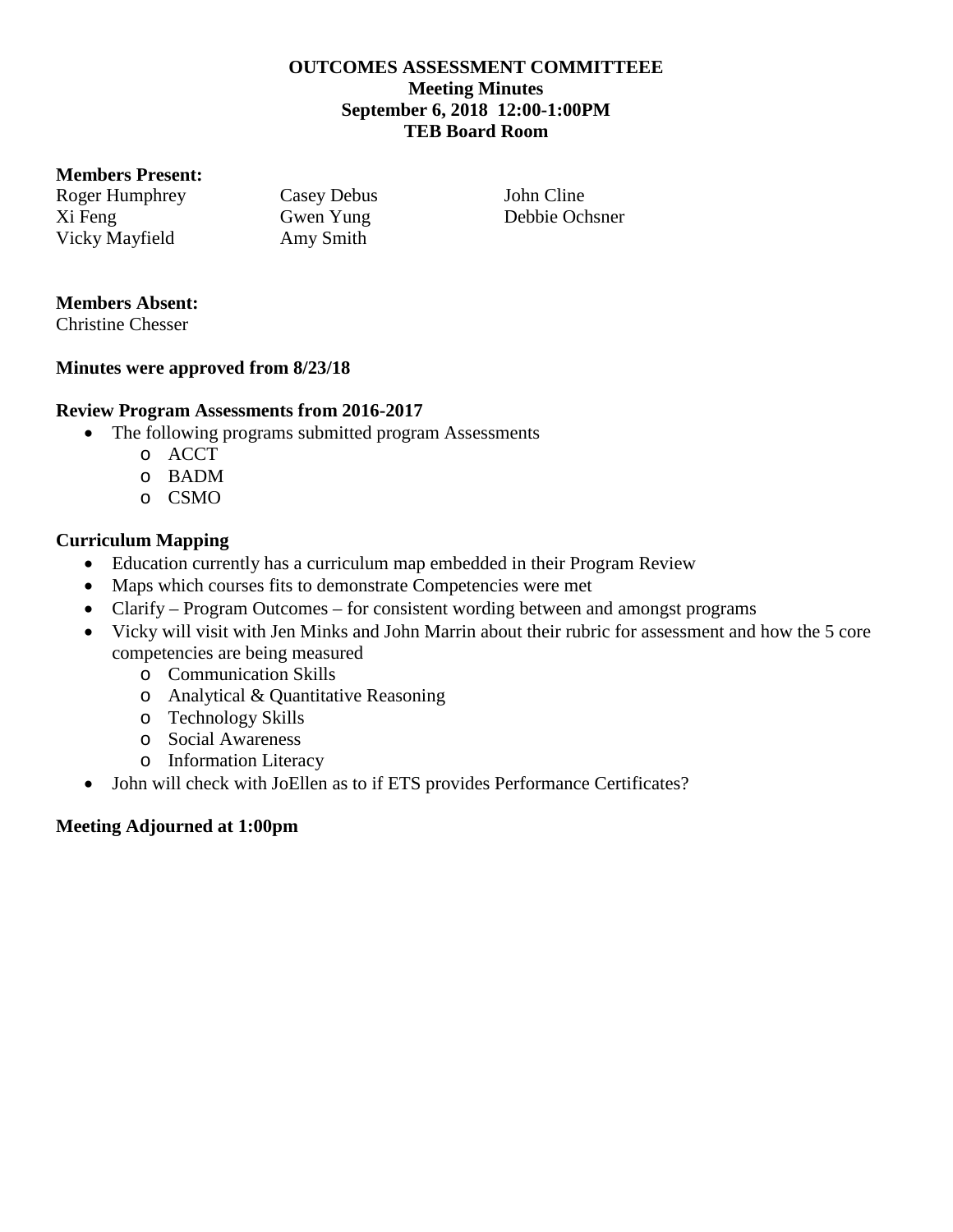## **OUTCOMES ASSESSMENT COMMITTEEE Meeting Minutes December 6, 2018 12:00-1:00PM TEB Board Room**

### **Members Present:**

Roger Humphrey Casey Debus John Cline Xi Feng Gwen Yung Debbie Ochsner Vicky Mayfield Amy Smith Christine Chesser

## **Members Absent:**

## **Minutes were approved from 9/6/18**

## **JoEllen presents on ETS**

- JoEllen presented on different formats of the ETS Exit Exam
- Discussion was held on whether or not the exam should be proctored or unproctored o Western Wyoming CC does not proctor their exam
- The ETS standard exam is 2 hours, vs. the 5 hour CAAP exam
- The Standard Exam provides individual results as well as aggregate results
- The abbreviated 1 hour exam does not provide as much feedback information.

# **Casey asked if the ETS could be embedded into the Capstone courses**

- Discussion
	- o Would have to be phased into the Capstone courses
	- o Could only be implemented in the 19/20 year because of all of the Program Changes that would need to be completed.
	- o Would need approval from CLC
	- o John will present the option to CLC
- For this next year  $18/19$  Roger Motions, Casey 2nds Motion carries
	- o A proctored ETS exam will be utilized as an immediate assessment for year 18/19

# **Program Outcomes Definition and Plan**

- John provided a handout with definitions for Program Outcomes, Course Outcomes and Course **Objectives**
- As Committee Chair, John will meet with all of the departments in the 2019 Spring Semester to do the following:
	- o Define Outcomes
	- o Work with the Departments to synthesize and analyze the outcomes they already have
	- o Use any evidence to modify or adapt programs/courses based on Outcomes
	- o "Assess where we are and formalize," Roger

## **Meeting Adjourned at 1:00pm**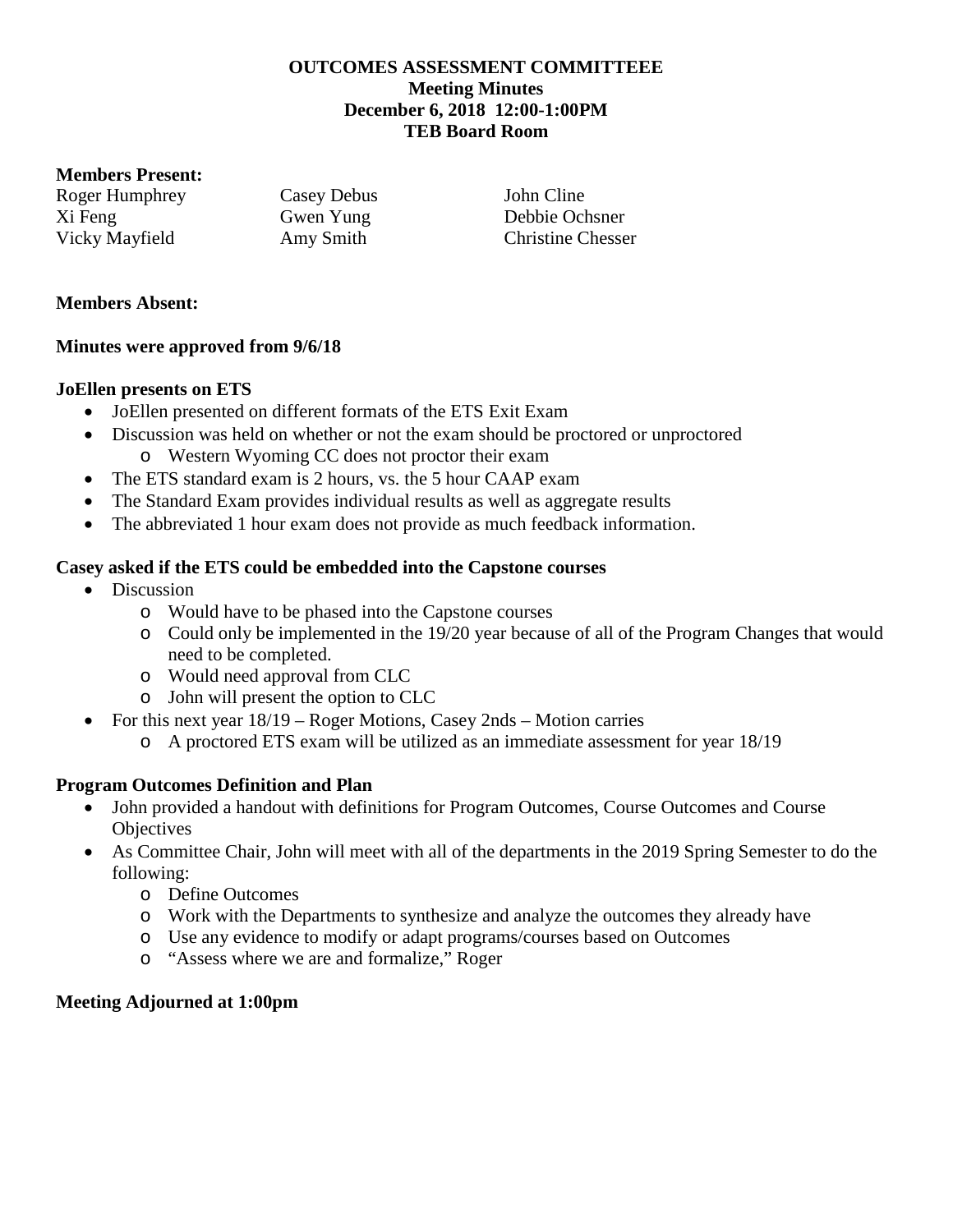### **OUTCOMES ASSESSMENT COMMITTEEE Meeting Minutes February 6, 2019 12:00-1:00PM TEB 131**

### **Members Present:**

Christine Chesser John Cline Casey Debus Xi Feng Vicky Mayfield Debbie Ochsner Amy Smith Gwen Yung

# **Members Absent:**

Roger Humphrey

## **Program Outcomes**

John will be presenting the Program Outcomes Template, Tips for Writing/Reviewing Program Outcomes, and an example of program outcomes for ART to departments within the next couple of months. The following are scheduled presentations with departments:

- Science/Math  $-2/8/19 12:00 \text{pm}$
- Welding  $-2/22/19 11:00$ am
- Vet Tech  $-2/22/19 12:00$ pm
- AHSBS  $-2/27/19 12:00 \text{pm}$
- CSMO/Nursing  $-2/18/19 11:00$ am

## **2017-2018 Outcomes Assessment Report**

• John will be presenting the 2017-2018 Outcomes Assessment Report to the EWC Board of Trustees at the March Board meeting. If anyone would like to help John with the presentation, let him know.

## **Assessments for 2018-2019**

- Program Assessments are not available in Canvas yet.
- Course Assessments are not available in Canvas yet.
- CATs are available in Canvas

## **ETS Test**

- ETS results included in the Outcomes Assessment Report showed no one proficient in the Critical Thinking category.
- JoEllen set up a cohort for five people to try the test. Vicky took the test and reported that it was a rigorous test and recommended that four more people take the test. John will send out an email to see if anyone would be interested in taking the test.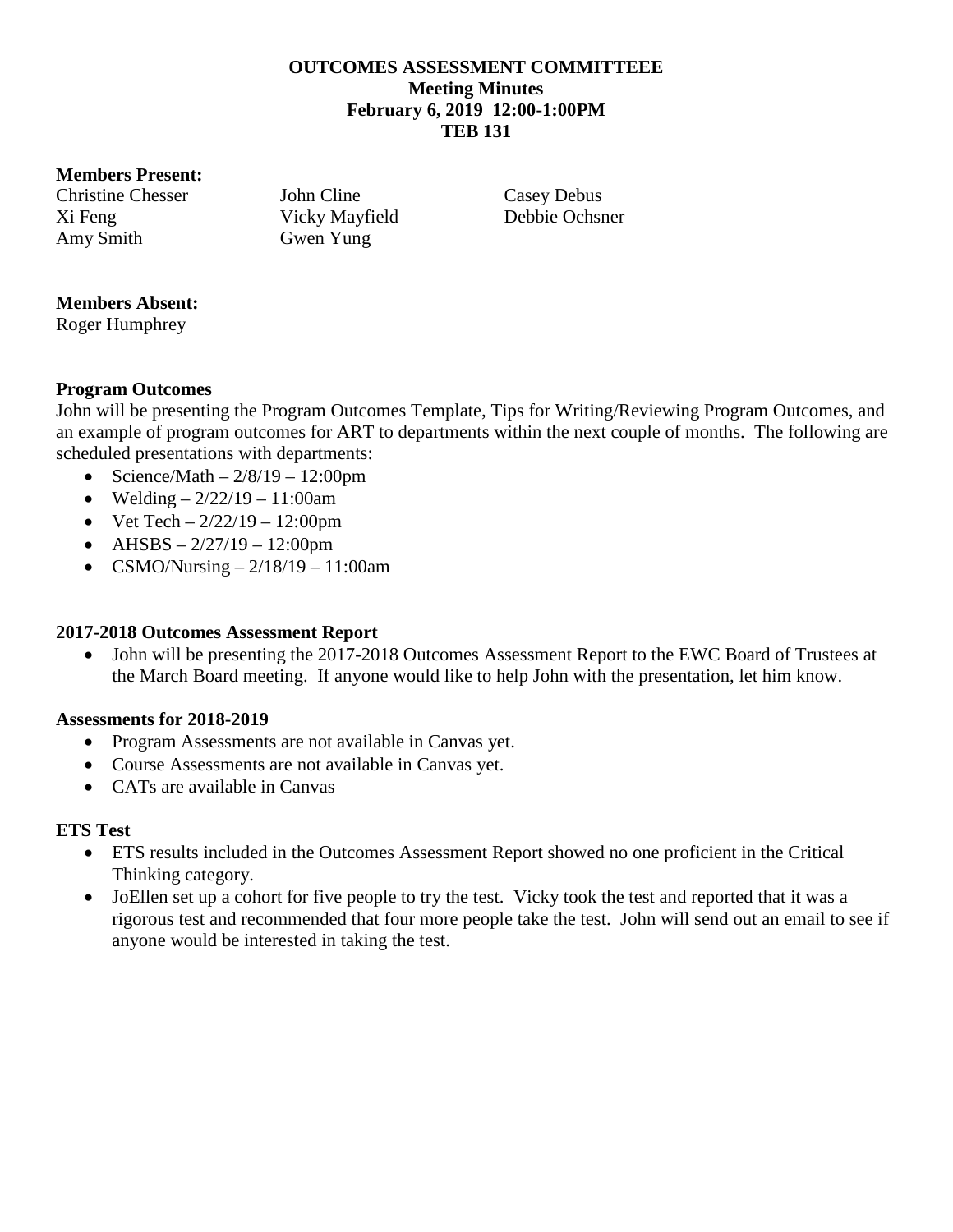### **OUTCOMES ASSESSMENT COMMITTEEE Meeting Minutes March 7, 2019 12:00-1:00PM TEB 131**

### **Members Present:**

John Cline Casey Debus Xi Feng Gwen Yung

Vicky Mayfield Debbie Ochsner Amy Smith

# **Members Absent:**

Christine Chesser

# **Program Outcomes Rollout Update**

John has presented the Program Outcomes Template, Tips for Writing/Reviewing Program Outcomes, and an example of program outcomes for ART to the following departments:

- Science/Math Done
- Welding Done
- Vet Tech scheduled
- AHSBS Done
- Ag/Business Done

# **Program Assessment Hiccup**

- Program Assessments and Course Assessments are not available in Canvas yet. Aaron is working on fixing these.
- CATs are available in Canvas

## **Program Assessment Completion Hang-up**

- All program assessments are included in the Outcomes Assessment Report which John will be presenting to the EWC Board of Trustees.
- 2017-2018 Completed Assessments
	- o ACCT.AS
	- o BADM.AS
	- o CHST.CD
	- o CSMO.AAS
	- o CSNT.CD
	- o PMED.AS
	- o SOSC.AA
	- o WJTK.AAS
	- o WJTK.CD
- Missing program assessments for INST.AA & AS Who does these?
- Get list of programs and/or graduates from Sue and John will send out a strongly-worded email to faculty

# **Community College Survey of Student Engagement (CCSSE)**

• Xi will start doing CCSSE surveys after spring break.